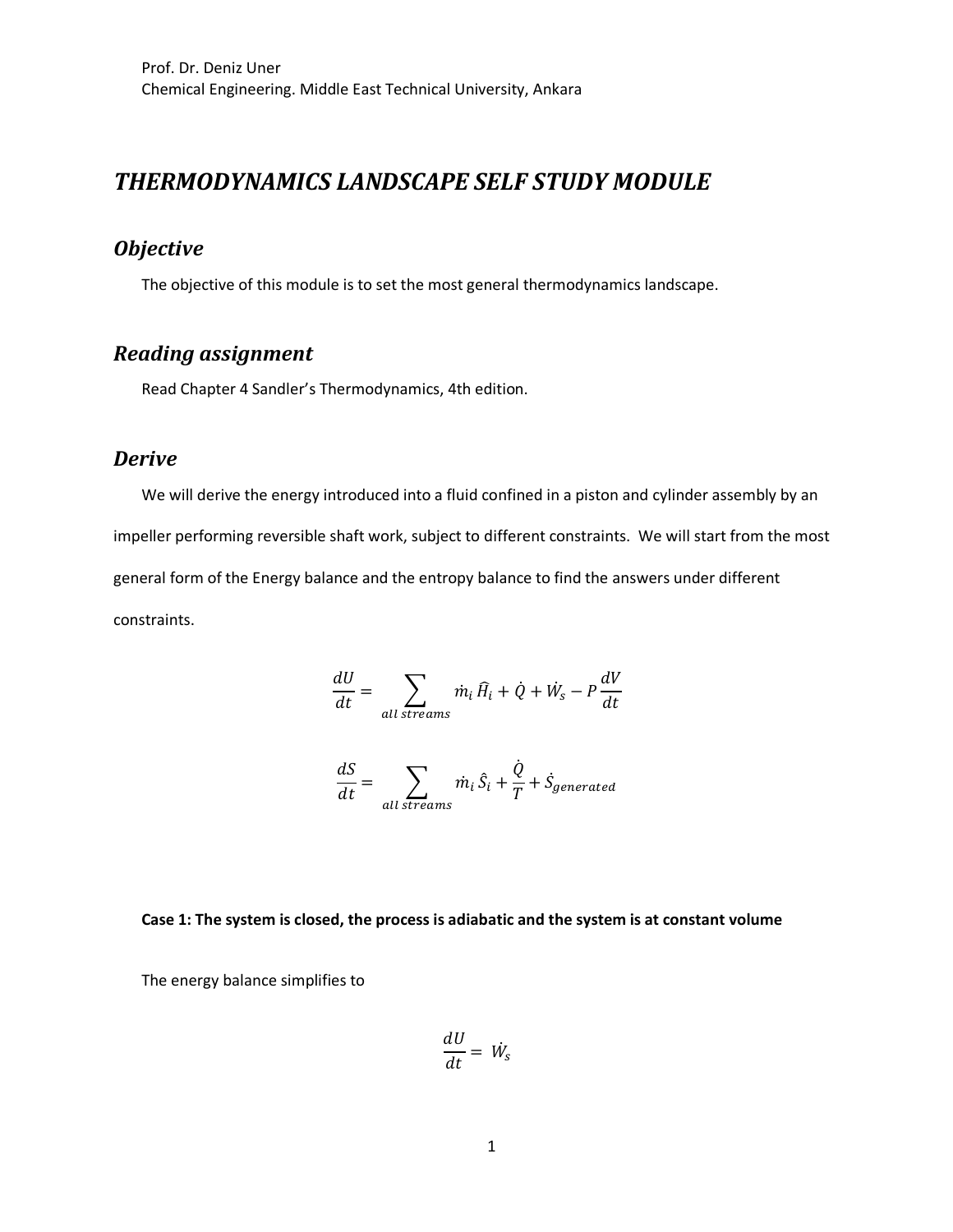The entropy balance indicates that

$$
\frac{dS}{dt} = 0
$$

This result indicates that for a reversible and adiabatic process, entropy is constant.

### **Case 2: The system is closed, the process is adiabatic and the system is at constant pressure**

The energy balance simplifies to

$$
\frac{dU}{dt} = \dot{W}_s - P\frac{dV}{dt}
$$

At constant pressure, it is possible to rearrange the expression as

$$
\frac{dH}{dt} = W_s
$$

Similar to case 1,

$$
\frac{dS}{dt} = 0
$$

#### **Case 3: The system is closed, the process is isothermal and the system is at constant volume**

The energy balance simplifies to

$$
\frac{dU}{dt} = \dot{Q} + \dot{W}_s
$$

While the entropy balance yields

$$
\frac{dS}{dt} = \frac{\dot{Q}}{T}
$$
 or  $\dot{Q} = T \frac{dS}{dt}$  when this expression for  $\dot{Q}$  is substituted in the energy balance,

keeping in mind that the temperature is constant, the rearrangement gives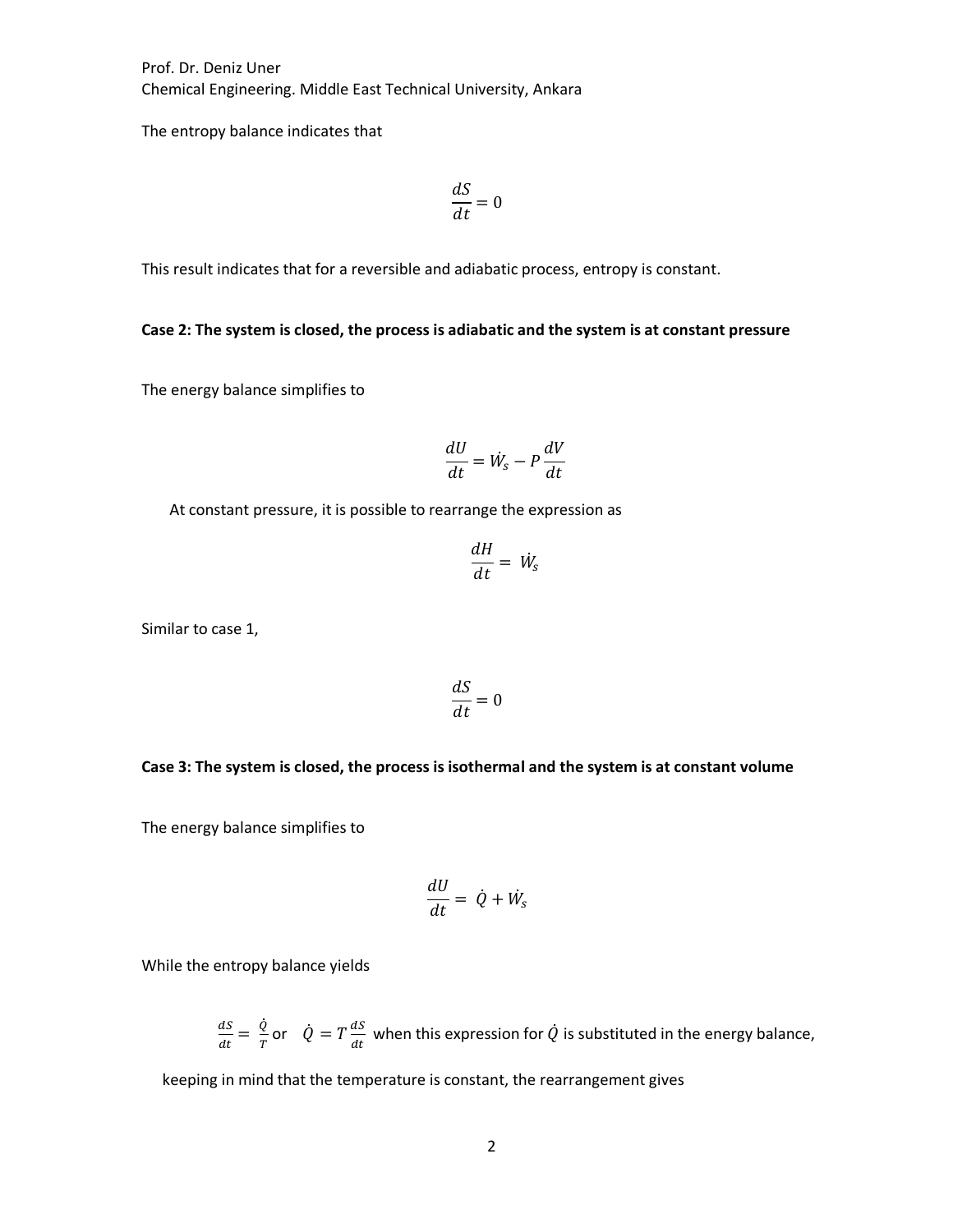$$
\frac{dA}{dt} = W_s
$$

Where A is the Helmholtz free energy defined by, A=U-TS

It is important to note here that we derive this expression for any fluid. The fact that at

constant temperature U is also constant is valid only for the ideal gases, not for the real fluids.

Therefore we keep U in our derivations.

#### **Case 4: The system is closed, the process is isothermal and the system is at constant pressure**

The energy balance simplifies to

$$
\frac{dU}{dt} = \dot{Q} + \dot{W}_s - P\frac{dV}{dt}
$$

While the entropy balance yields

 $\frac{dS}{dt} = \frac{\dot{Q}}{T}$  or  $\dot{Q} = T \frac{dS}{dt}$  when this expression for  $\dot{Q}$  is substituted in the energy balance, ֧֧֦֧֢֦֧֦֧֦֧֦֧֦֧ׅ֧֦֧֧ׅ֧֧ׅ֧֧֧ׅ֝֜֓֓֜֜֓֓֝֬֜֓֓֝֬֜֜֓֬

keeping in mind that the temperature and pressure are constant, the rearrangement gives

$$
\frac{dG}{dt} = W_s
$$

Where A is the Helmholtz free energy defined by, G=U+PV-TS

It is important to note here that we derive this expression for any fluid. The fact that at

constant temperature U is also constant is valid only for the ideal gases, not for the real fluids.

Therefore, we keep U in our expressions.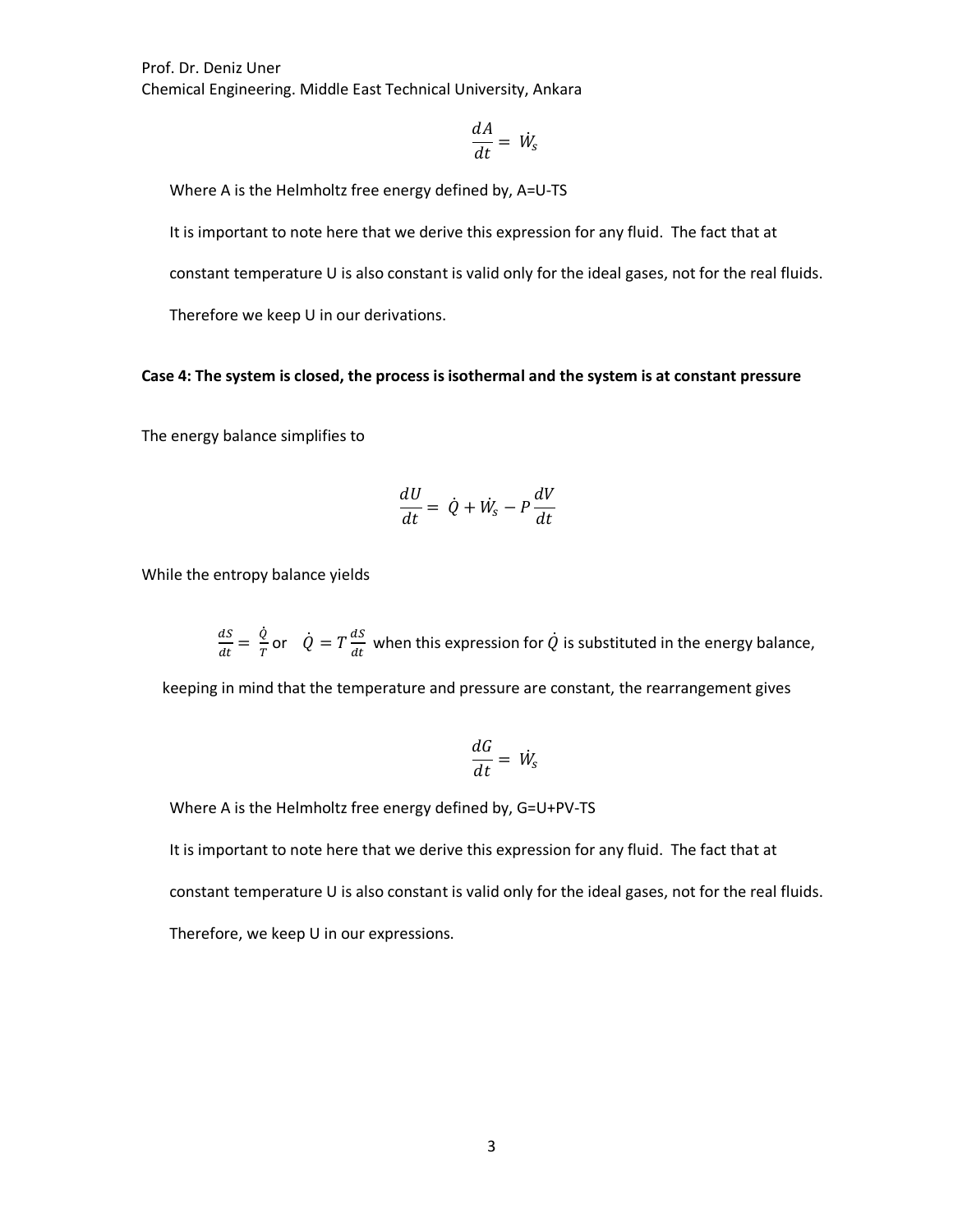Now lets combine all of the cases along with their constraints in the table below. Realize that your independent variables are S, T, P and V and your dependent variables are U, H, A and G. Remember that for ideal gases the entropy change as a function of T and V are given as follows:

$$
\Delta S = n C_v \ln \left( \frac{T_2}{T_1} \right) + n R \ln \left( \frac{V_2}{V_1} \right)
$$

For an ideal gas, V=nRT/P can be substituted into the equation above to get the pressure equivalent of the expression.

$$
\Delta S = n C_P \ln \left( \frac{T_2}{T_1} \right) - n R \ln \left( \frac{P_2}{P_1} \right)
$$

| S and V constant      | S and P constant      |
|-----------------------|-----------------------|
|                       |                       |
| $\frac{dU}{dt} = W_s$ | $\frac{dH}{dt} = W_s$ |
|                       | $H = U + PV$          |
| T and V constant      | T and P constant      |
|                       |                       |
| $\frac{dA}{dt} = W_s$ | $\frac{dG}{dt} = W_s$ |
| $A=U-TS$              | $G=U+PV-TS$           |

### *Calculate*

1. Determine the reversible shaft work needed to increase the temperature of a monoatomic

ideal gas from 300 K to 500 K.

- a. If the process is conducted under constant volume and adiabatic conditions. What is the final pressure?
- b. If the process is conducted under constant pressure and adiabatic conditions. What is the final volume?